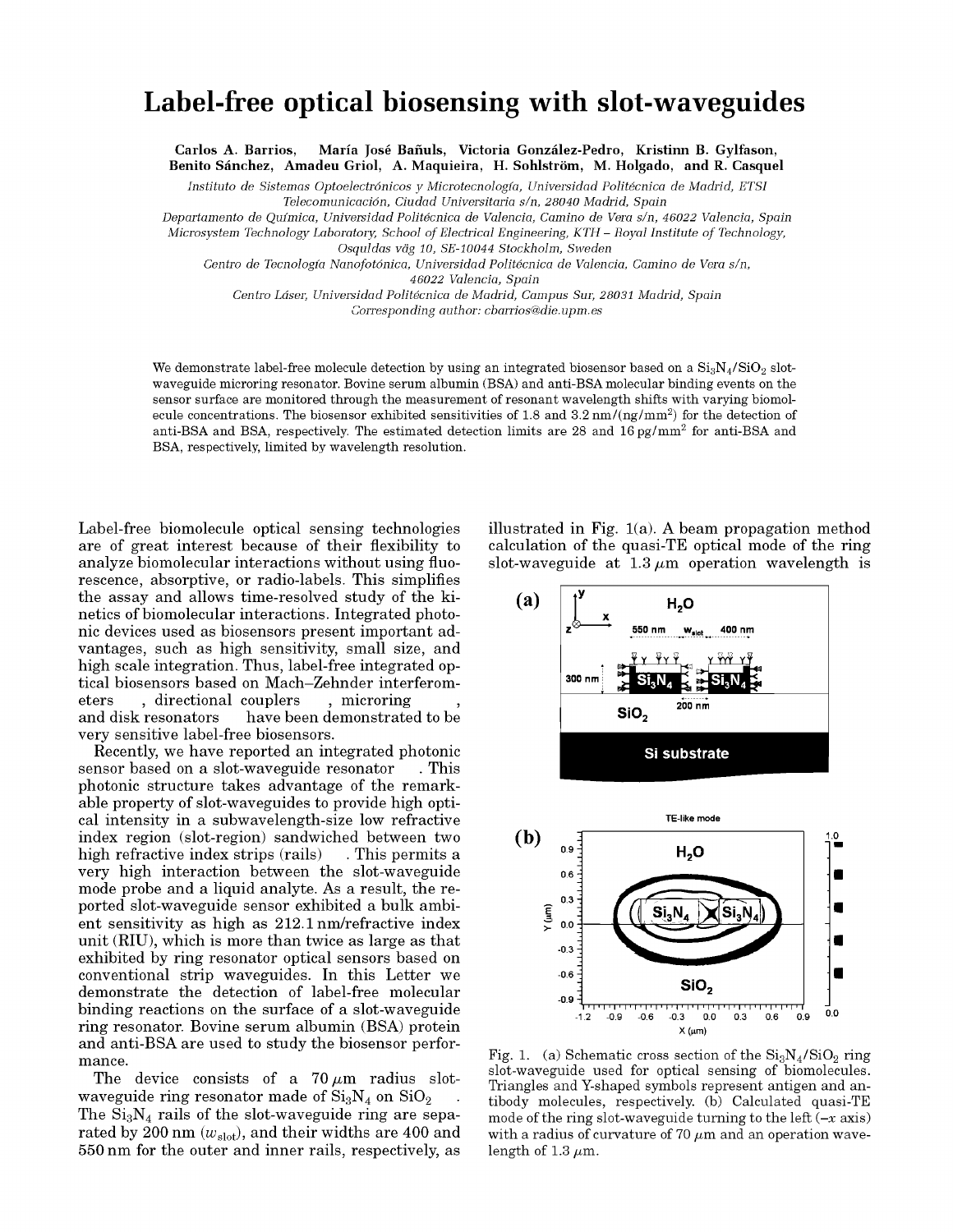shown in Fig. 1(b). The top of the device was opened to expose the ring sensor to the ambient. Fabrication details can be found elsewhere . After fabrication, the chip was cleaned in a  $H_2SO_4$ :  $H_2O_2$  (3:1) solution to remove organic materials from the sensor surface. After removing the native oxide from the  $Si<sub>3</sub>N<sub>4</sub>$  sensor surface with highly diluted aqueous HF, the chip was dipped into aqueous glutaraldehyde (5%) to allow selective, covalent immobilization of anti-BSA antibodies to the  $Si<sub>3</sub>N<sub>4</sub>$  sensor surface through the formation of imine bonds. Aldehydized surfaces were then incubated for 20 min into aqueous solutions of anti-BSA (increasing concentrations). Then, surfaces were rinsed with deionized  $(DI)-H<sub>2</sub>O$  and blown with  $N_2$ . Finally, after each anti-BSA incubation/washing step, the sensor was flooded with a drop of  $DI-H_2O$ and optically characterized as described in on a temperature-controlled setup  $(22^{\circ}C)$ .

The described chemical treatment of the sensor chip was first developed and characterized on  $\text{Si}_3\text{N}_4/\text{SiO}_2$  dual-zone planar substrates. Selective functionalization of  $Si<sub>3</sub>N<sub>4</sub>$  surfaces with glutaraldehyde was demonstrated through hydrophobicity studies of the modified surfaces by using water angle measurements. Then, fluorescence confocal microscopy was employed for both; the immobilization assays with goat antirabbit (GAR) antibodies, and bioactivity immunoassays based on BSA-anti-BSA and streptavidin-biotinylated oligonucleotide systems, using Cy5 molecules as fluorescent labels. These assays showed that antibody immobilization on  $Si<sub>3</sub>N<sub>4</sub>$  is effective and selective and that the immobilized molecules maintained their activity, allowing the selective capture of the target molecule. The demonstrated bioactivity and selectivity on planar substrates should also occur in the slot-region of a  $Si<sub>3</sub>N<sub>4</sub>$  slot-waveguide since  $w<sub>slot</sub>=200$  nm whereas the molecular length scale is in the range of 10 nm.

Figure 2 shows the experimental normalized output power of the slot-waveguide ring resonator for TE-polarization *(E* field along the *x* axis) for different anti-BSA concentrations. It is observed that the resonance wavelength redshifts as the antibody concentration increases. Figure 3 illustrates the resonance wavelength shift as a function of anti-BSA concentration. For anti-BSA concentrations above  $17.2 \mu g/ml$ the resonance wavelength shift saturates, indicating that the sensor surface is fully covered. This suggests that the device response is solely due to the surface modification since the bulk liquid is pure  $\rm DI\text{-}H_{2}O$  for all measurements. The sensitivity for biomolecule detection is given by  $S_B = (\delta \lambda / \sigma_p)$ , where  $\delta \lambda$  is the spectral shift at saturation and  $\sigma_p$  is the surface density of a monolayer of biomolecules. As seen in Fig. 3, the saturation spectral shift for anti-BSA detection is  $\delta\lambda_{\text{antisA}}=3$  nm. The surface density of a monolayer of anti-BSA can be calculated from the average length of an anti-BSA molecule,  $d_{\text{antisSA}} = 12 \text{ nm}$  $\sigma_{\rm p, antiBSA}$ =  $\dot{\text{S}}_{\text{antiBSA}} = 147,000$  is the molecular ma of anti-BSA and  $N_A = 6.02 \times 10^{23}$  is Avogadro's number. The calculated value of  $\sigma_{\rm p, antiBSA}$  is in agreement with experimental values calculations, the anti-BSA detection sensitivity is  $S_{\text{antis, A}} = 1.8 \text{ nm} / (\text{ng/mm}^2)$ . The biomolecule detection limit is given by  $\overline{DL}_B$ .  $=R/S_B$ , where R is the sensor resolution. In our system setup the sensor resolution is determined by the spectral resolution  $(R=50 \text{ pm})$ ; thus the anti-BSA detection limit will be  $DL<sub>antisSA</sub>=28$  pg/mm<sup>2</sup>. Note that our experimental procedure based on repeated steps is appropriate to analyze the sensor performance based on surface concentration, but it does not allow real-time measurements. This could be achieved by using a flow-injection system

Sensing of BSA-anti-BSA affinity reactions on the device surface was also studied. After saturation of the sensor surface with anti-BSA molecules, a blocking step with ethanolamine was performed to deactivate the remaining aldehyde groups on the surface. The chip was then incubated for 20 min in aqueous solutions of BSA (increasing concentrations). Then, the surfaces were rinsed with  $DI-H<sub>2</sub>O$  and blown with  $N_2$ . The sensor, after each incubation/washing step, was exposed to  $\overline{\text{DI-H}}_0$  and characterized as be-



Fig. 2. Normalized transmission spectra of the slotwaveguide microring resonator for TE-polarization for different anti-BSA concentrations: S1  $(0.4 \mu g/ml)$ , S2  $(0.44 \,\mu\text{g/ml})$ , S3  $(2.04 \,\mu\text{g/ml})$ , and S4  $(3.64 \,\mu\text{g/ml})$ .



Fig. 3. Resonance wavelength shift versus anti-BSA concentration.  $\delta\lambda_{\rm antiBSA}=3$  nm is the spectral shift at anti-BSA surface saturation.